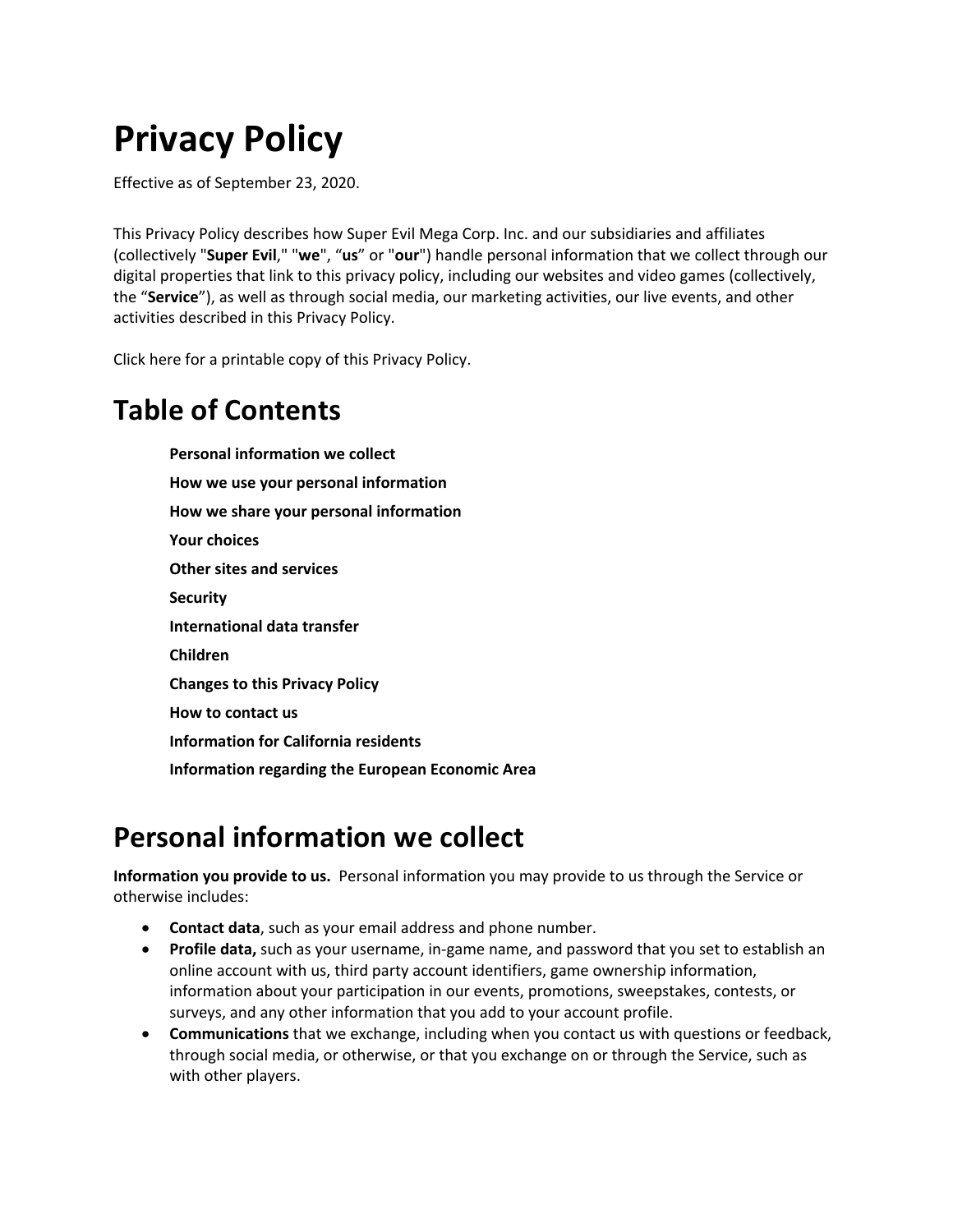- **Research data** that you provide when you agree to participate in our surveys, promotions, or contests, such as your survey responses.
- **Purchase history**.
- **User generated content**, such as posts and fan art that you can choose to upload to our forums.
- **Marketing data**, such as your preferences for receiving communications about our marketing communications.
- **Other information** that we may collect which is not specifically listed here, which we use as described in this Privacy Policy or as otherwise described at the time of collection.

**Third party sources.** We may combine personal information we receive from you with personal information we obtain from other sources, such as our marketing partners with whom we have entered into joint marketing relationships.

**Automatic data collection.** We, our service providers, and our business partners may automatically log information about you, your computer or mobile device, your activity over time on our sites and other online services, and your interactions with our marketing communications such as:

- **Device data,** such as your computer's or mobile device's operating system type and version, manufacturer and model, browser type, screen resolution, RAM and disk size, CPU usage, device type (e.g., phone, tablet), IP address, unique identifiers (including identifiers used for advertising purposes), language settings, mobile device carrier, radio/network information (e.g., WiFi, LTE, 3G), and general location information such as city, state or geographic area.
- **Online activity data**, such as pages or screens you viewed, how long you spent on a page or screen, the website you visited before browsing to the Service, navigation paths between pages or screens, information about your activity on a page or screen, access times, and duration of access, and whether you have opened our marketing emails or clicked links within them.
- **In-game data**, such as information regarding your in-game performance and interactions with other players (e.g., win/loss ratio, characters played, statistics).

**Cookies**. Some of our automatic data collection is facilitated by cookies and similar technologies. For more information, see our Cookie Notice.

### **How we use your personal information**

We use your personal information for the following purposes or as otherwise described at the time we collect it:

**Service delivery.** We use your personal information to:

- provide, operate and improve the Service and our business;
- communicate with you about the Service, including by sending announcements, updates, security alerts, and support and administrative messages;
- understand your needs and interests, and personalize your experience with the Service and our communications; and
- provide support for the Service, and respond to your requests, questions and feedback.

**Research and development.** We may use your personal information for research and development purposes, including to analyze and improve the Service and our business. As part of these activities, we may create aggregated, de-identified or other anonymous data from personal information we collect. We make personal information into anonymous data by removing information that makes the data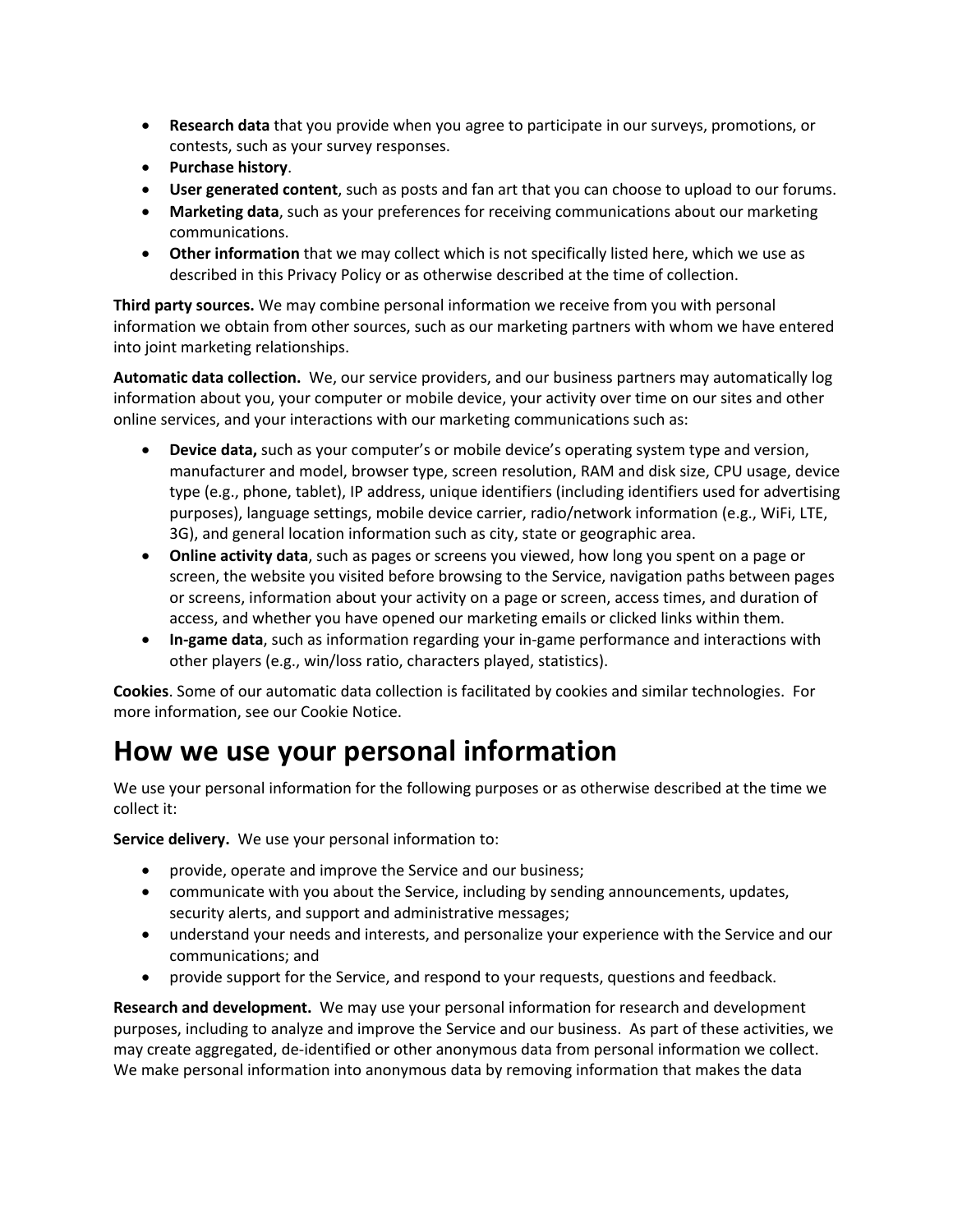personally identifiable to you. We may use this anonymous data and share it with third parties for our lawful business purposes, including to analyze and improve the Service and promote our business.

**Marketing and advertising.** We and our third party advertising partners may collect and use your personal information for marketing and advertising purposes:

- **Direct marketing**. We may send you Super Evil-related direct marketing communications as permitted by law. You may opt-out of our marketing communications as described in the Optout of marketing section below.
- **Interest-based advertising.** We may contract with third-party advertising and social media companies to display ads on our Service and other online services. These companies may use cookies and similar technologies to collect information about you (including the data described in the automatic data collection section above) over time across our Service and other online services, and use that information to serve ads that they think will interest you. You can learn more about your choices for limiting interest-based advertising in the Your choices section of our Cookie Notice.

**Compliance and protection.** We may use your personal information to:

- comply with applicable laws, lawful requests, and legal process, such as to respond to subpoenas or requests from government authorities;
- protect our, your or others' rights, privacy, safety or property (including by making and defending legal claims);
- audit our internal processes for compliance with legal and contractual requirements and internal policies;
- enforce the terms and conditions that govern the Service; and
- prevent, identify, investigate and deter fraudulent, harmful, unauthorized, unethical or illegal activity, including cyberattacks and identity theft.

### **How we share your personal information**

We may share your personal information with the following parties and as otherwise described in this Privacy Policy or at the time of collection:

**Affiliates.** Our corporate parent, subsidiaries, and affiliates, for purposes consistent with this Privacy Policy.

**Service providers.** Companies and individuals that provide services on our behalf or help us operate the Service or our business (such as information technology, hosting, customer relationship management and support, communications delivery, marketing, advertising, and website analytics).

**Advertising partners.** Third party advertising companies that collect information about your activity on the Service and other online services to help us advertise our services, and/or use customer lists that we share with them to deliver ads on their platforms on our behalf to those customers and similar users.

**Professional advisors.** Professional advisors, such as lawyers, auditors, bankers and insurers, where necessary in the course of the professional services that they render to us.

**Authorities and others.** Law enforcement, government authorities, and private parties, as we believe in good faith to be necessary or appropriate for the compliance and protection purposes described above.

**Business transferees.** Acquiring and other relevant parties to business transactions (or potential transactions) involving a corporate divestiture, merger, consolidation, acquisition, reorganization, sale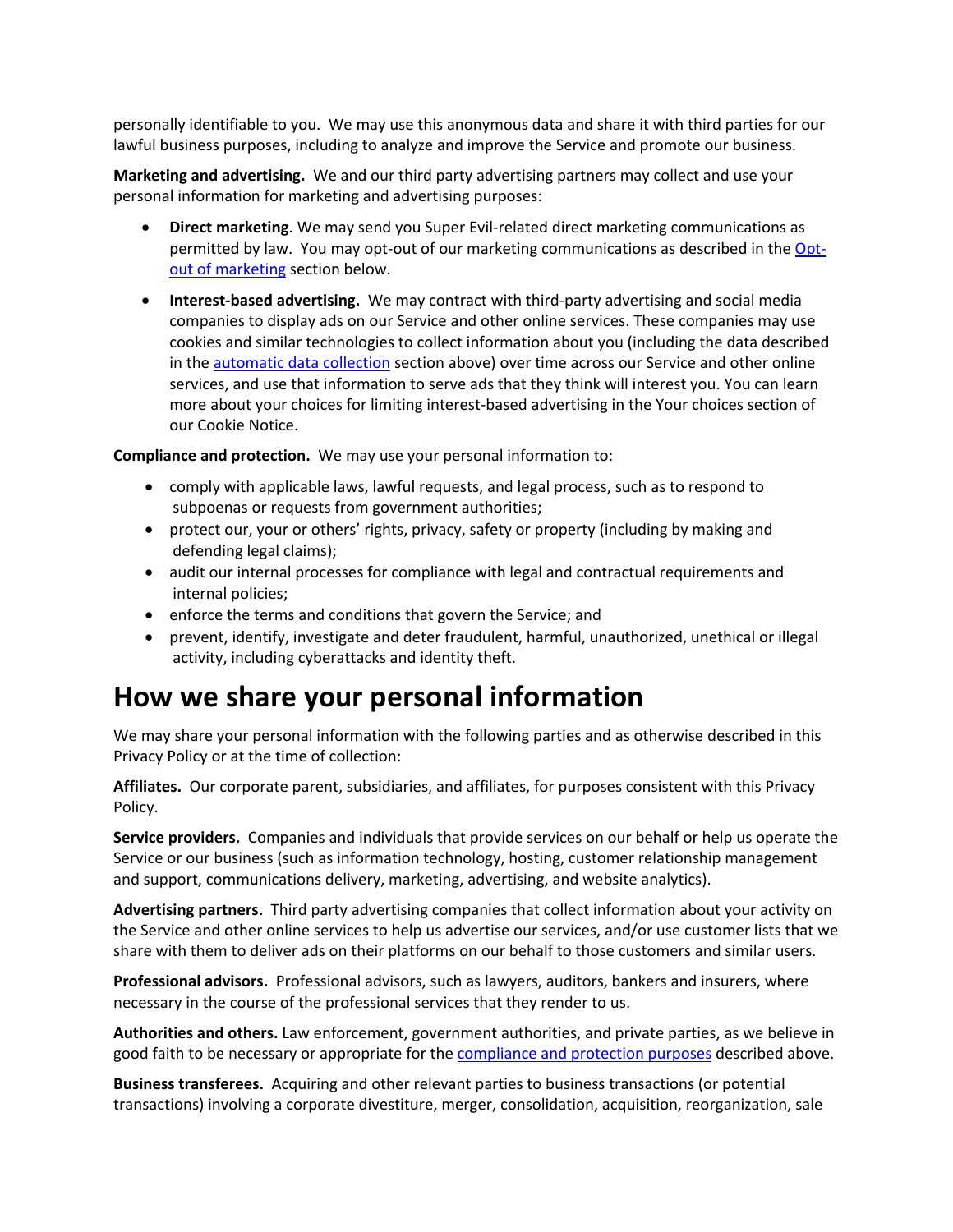or other disposition of all or any portion of the business or assets of, or equity interests in, Super Evil or our affiliates (including, in connection with a bankruptcy or similar proceedings).

**Other users and the public.** Certain in-game information, such as your in-game name and statistics, are visible to other users of the Service and the public.

### **Your choices**

You have the following choices with respect to your personal information.

**Access or update your information.** If you have registered for an online account with us, you may review and update certain account information from your account.

**Opt-out of marketing communications.** You may opt-out of marketing-related emails by following the opt-out or unsubscribe instructions at the bottom of the email, or by contacting us. You may continue to receive service-related and other non-marketing emails. If you receive marketing text messages from us, you may opt out of receiving further marketing text messages from us by replying STOP to our marketing message.

**Cookies.** For information about cookies employed by the Service and how to control them, see our Cookie Notice.

**Do Not Track.** Some Internet browsers may be configured to send "Do Not Track" signals to the online services that you visit. We currently do not respond to "Do Not Track" or similar signals. To find out more about "Do Not Track," please visit http://www.allaboutdnt.com.

**Declining to provide information.** We need to collect personal information to provide certain services. If you do not provide the information we identify as mandatory, we may not be able to provide those services.

**Access, amend, deletion, and opt-out**. You may contact us to request access to, update or correct inaccuracies in, delete, or opt-out of certain uses of, your personal information. We will respond as required by law.

# **Other sites and services**

The Service may contain links to websites, mobile applications, and other online services operated by third parties. These links are not an endorsement of, or representation that we are affiliated with, any third party. In addition, our content may be included on web pages or in mobile applications or other online services that are not associated with us. We do not control websites, mobile applications or online services operated by third parties, and we are not responsible for their actions.

# **Security**

We employ a number of technical, organizational and physical safeguards designed to protect the personal information we collect. However, security risk is inherent in all internet and information technologies and we cannot guarantee the security of your personal information.

# **International data transfer**

We are headquartered in the United States and may use service providers that operate in other countries. Your personal information may be transferred to the United States or other locations where privacy laws may not be as protective as those in your state, province, or country.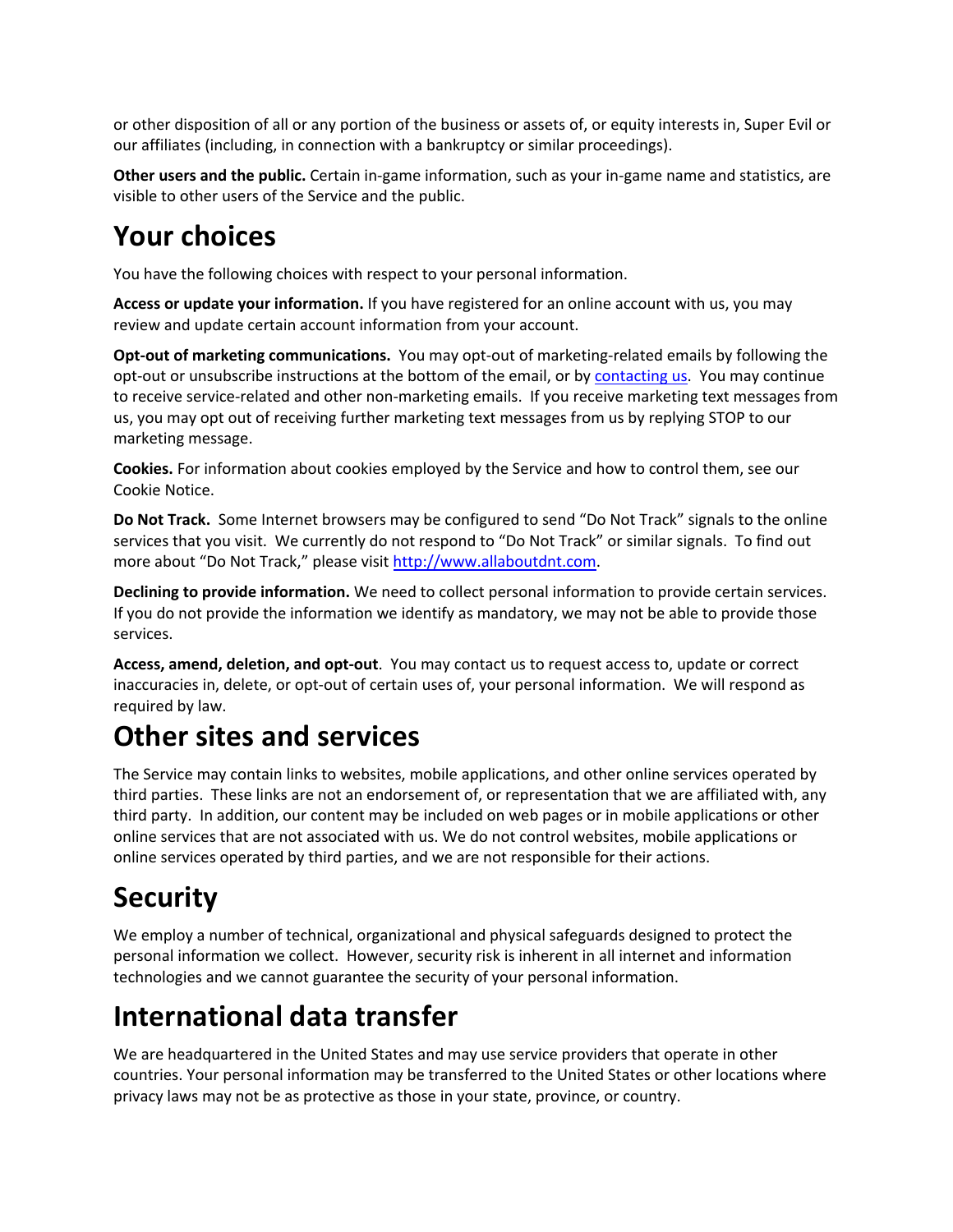# **Children**

We do not intentionally collect the personal information of children under 16 years of age. If we learn that we have collected personal information through the Service from a child under 16 without the consent of the child's parent or guardian as required by law, we will delete it.

# **Changes to this Privacy Policy**

We reserve the right to modify this Privacy Policy at any time. If we make changes to this Privacy Policy, we will notify you by updating the date of this Privacy Policy and posting it on the Service. If required by law we will also provide notification of changes in another way that we believe is reasonably likely to reach you, such as via email or another manner through the Service. Any modifications to this Privacy Policy will be effective upon our posting the modified version (or as otherwise indicated at the time of posting). In all cases, your use of the Service after the effective date of any modified Privacy Policy indicates your acceptance of the modified Privacy Policy.

## **How to contact us**

**Email**: privacy@superevilmegacorp.com **Mail**: 119 S B Street, Ste A, San Mateo, CA, 94401, United States

### **Information for California residents**

**Scope.** This section describes how we collect, use, and share the Personal Information of California residents as a "business" under the California Consumer Privacy Act ("**CCPA**") and their rights with respect to their Personal Information. For purposes of this section, "**Personal Information**" has the meaning given in the CCPA but does not include information exempted from the scope of the CCPA.

**Your California privacy rights.** As a California resident, you have the rights listed below. However, these rights are not absolute, and in certain cases we may decline your request as permitted by law.

- **Information.** You can request the following information about how we have collected and used your Personal Information during the past 12 months:
	- o The categories of Personal Information we have collected.
	- o The categories of sources from which we collected the Personal Information.
	- $\circ$  The categories of third parties with whom we share the Personal Information.
	- o The categories of Personal Information that we sold or disclosed for a business purpose.
	- $\circ$  The categories of third parties to whom the Personal Information was sold or disclosed for a business purpose.
	- o The business or commercial purpose for collecting and/or selling Personal Information.
- **Access**. You can request a copy of the Personal Information that we have collected about you during the past 12 months.
- **Deletion.** You can ask us to delete the Personal Information that we have collected from you.
- **Opt-out of sales**. If we sell your Personal Information, you can opt-out of those sales.
- **Nondiscrimination.** You are entitled to exercise the rights described above free from discrimination as prohibited by the CCPA.

**How to exercise your rights**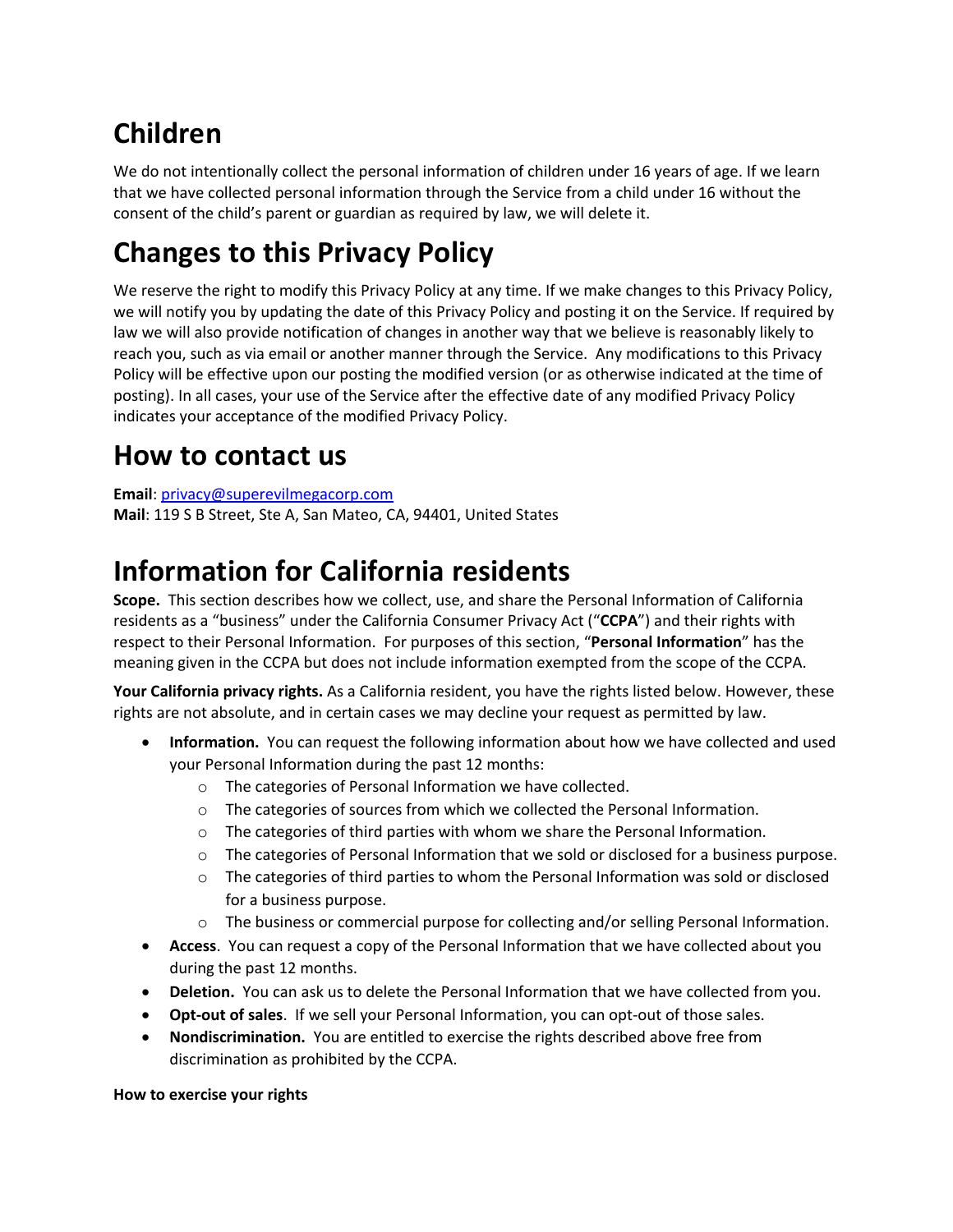You may submit requests to exercise your California privacy rights described above as follows:

- **Right to information, access and deletion.** You may submit requests to exercise your right to information, access or deletion by:
	- o visiting https://catalystblack.zendesk.com/hc/en-us/requests/new
	- o emailing privacy@superevilmegacorp.com
- **Right to opt-out of the "sale" of your Personal Information.** Like many companies, we use services that help deliver interest-based ads to users as described in the Interest-based advertising section above. While we do not "sell" Personal Information in the conventional sense, our use of these services may constitute a statutory "sale" of Personal Information to the providers of those services for purposes of the CCPA.See the **Do Not Sell My Personal Information** section of our Cookie Notice for information on how to opt-out.

We cannot process your request if you do not provide us with sufficient detail to allow us to understand and respond to it.

We will need to verify your identity to process your information, access and deletion requests and reserve the right to confirm your California residency. To verify your identity, we may require you to log into your Super Evil account (if applicable), provide government identification, give a declaration as to your identity under penalty of perjury and/or provide additional information. Your authorized agent may make a request on your behalf upon our verification of the agent's identity and our receipt of a copy of valid power of attorney given to your authorized agent pursuant to California Probate Code Sections 4000-4465. If you have not provided your agent with such a power of attorney, you must provide your agent signed permission to exercise your CCPA rights on your behalf, provide the information we request to verify your identity, and provide us with written confirmation that you have given the authorized agent permission to submit the request. Authorized agents are required by California law to implement and maintain reasonable security procedures and practices to protect their clients' information.

#### **Personal information that we collect, use and disclose**

The chart below describes our practices regarding the collection and disclosure of Personal Information currently and during the 12 months preceding the effective date of this Privacy Policy by reference to the categories of Personal Information specified in the CCPA. Information you voluntarily provide to us, such as in free-form webforms, may contain other categories of personal information not described below.

| <b>Statutory category of Personal Information</b> | Personal Information we collect in this category |
|---------------------------------------------------|--------------------------------------------------|
| (Cal. Civ. Code § 1798.140)                       | (See the Personal information we collect section |
|                                                   | above for description)                           |
| <b>Identifiers</b>                                | • Contact data                                   |
|                                                   |                                                  |
| <b>Commercial Information</b>                     | • Profile data                                   |
|                                                   | • Purchase history                               |
|                                                   | $\bullet$ Research data                          |
|                                                   | • Communications                                 |
|                                                   | • Marketing data                                 |
|                                                   | • Online activity data                           |
| <b>Financial Information</b>                      | • Purchase history                               |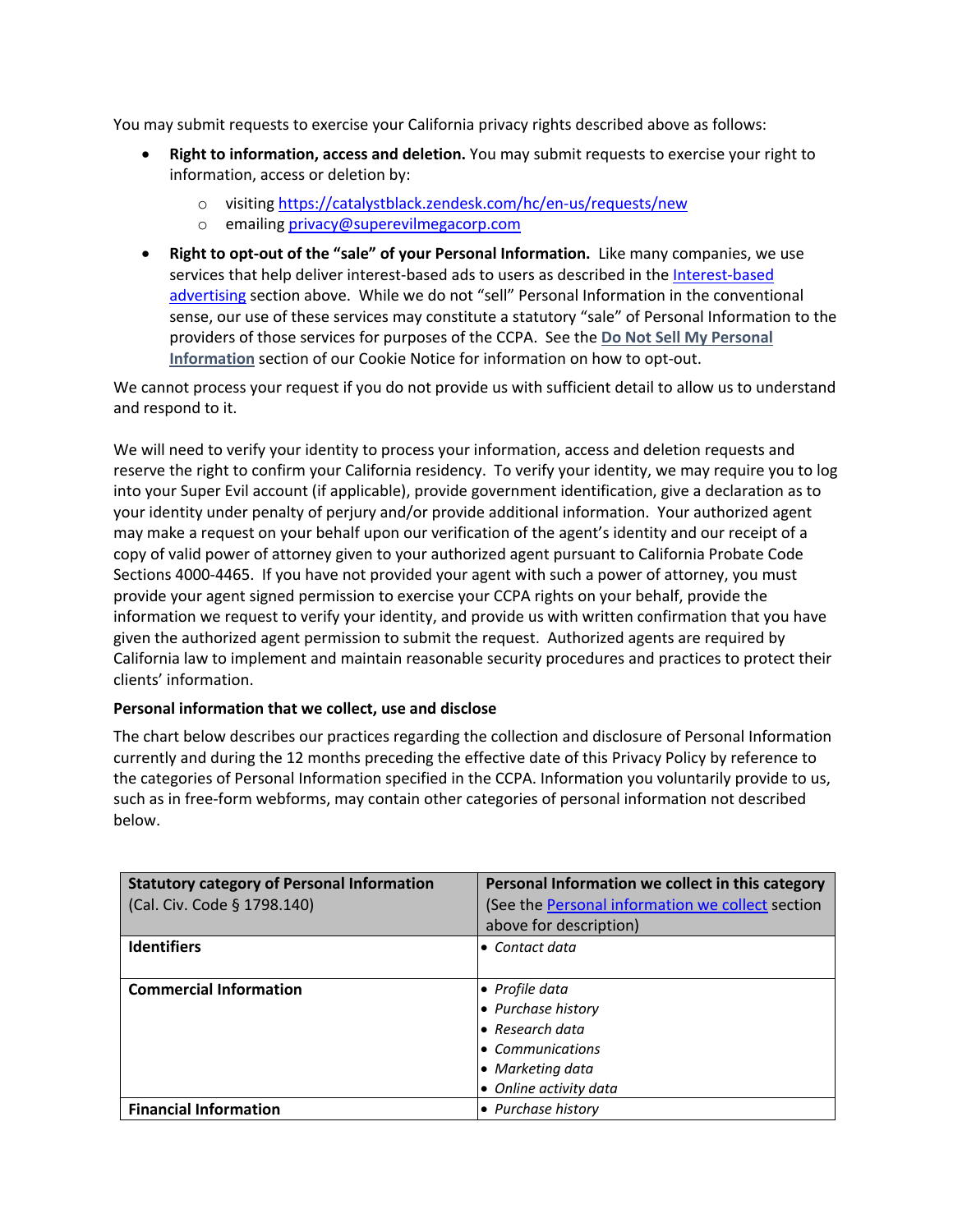| <b>Online Identifiers</b>              | • Profile data            |
|----------------------------------------|---------------------------|
|                                        | • Device data             |
|                                        | • In-game data            |
|                                        |                           |
| <b>Internet or Network Information</b> | • Marketing data          |
|                                        | • Device data             |
|                                        | • Online activity data    |
|                                        |                           |
| <b>Geolocation Data</b>                | • Device data             |
|                                        |                           |
| <b>Inferences</b>                      | May be derived from your: |
|                                        |                           |
|                                        | • Purchase history        |
|                                        | • Marketing data          |
|                                        | • Device data             |
|                                        | • Online activity data    |
|                                        | • In-game data            |
|                                        |                           |

**Sources.** We describe the sources from which we collect these categories of Personal Information in the section above entitled Personal information we collect.

**Purposes.** We describe the business and commercial purposes for which we collect these categories of Personal Information in the section above entitled How we use your personal information.

**Disclosure.** We describe the categories of third parties to which we disclose these categories of Personal Information above in the section above entitled How we share your personal information.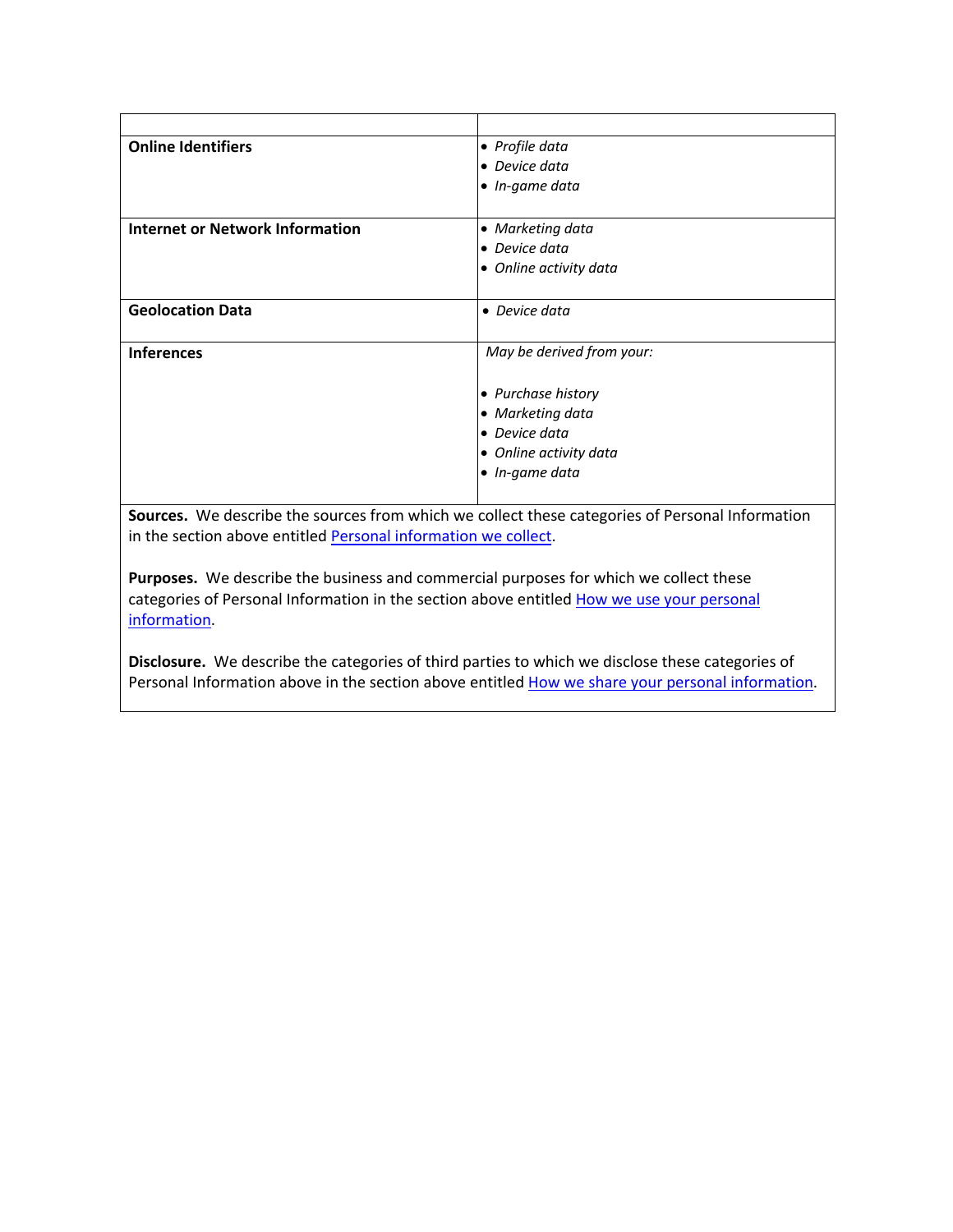### **Information regarding the European Economic Area**

#### **Notice to European users**

This section applies only to individuals in the United Kingdom and the European Economic Area.

**Personal information.** References to "personal information" in this Privacy Policy are equivalent to "personal data" governed by European data protection legislation.

**Controller.** Super Evil Mega Corp. Inc. is the controller of your personal information covered by this Privacy Policy for purposes of European data protection legislation.

**EU representative.** Our EU representative is:

DPR Group, Phoenix House, Monahan Road, Cork, T12 H1XY Republic of Ireland

**Legal bases for processing.** The legal bases of our processing of your personal information as described in this Privacy Policy will depend on the type of personal information and the specific context in which we process it. However, the legal bases we typically rely on are set out in the table below. We rely on our legitimate interests as our legal basis only where those interests are not overridden by the impact on you (unless we have your consent or our processing is otherwise required or permitted by law). If you have questions about the legal basis of how we process your personal information, contact us at privacy@superevilmegacorp.com.

| <b>Processing purpose (click link for details)</b> | Legal basis                                                                                                                                                                                                                                                                         |
|----------------------------------------------------|-------------------------------------------------------------------------------------------------------------------------------------------------------------------------------------------------------------------------------------------------------------------------------------|
|                                                    |                                                                                                                                                                                                                                                                                     |
| <b>Service delivery</b>                            | Processing is necessary to perform the contract governing our<br>provision of the Service or to take steps that you request prior<br>to signing up for the Service.                                                                                                                 |
|                                                    | Where we cannot process your personal data as required to<br>operate the Service on the grounds of contractual necessity, we<br>process your personal information for this purpose based on<br>our legitimate interest in providing you with the Service you<br>access and request. |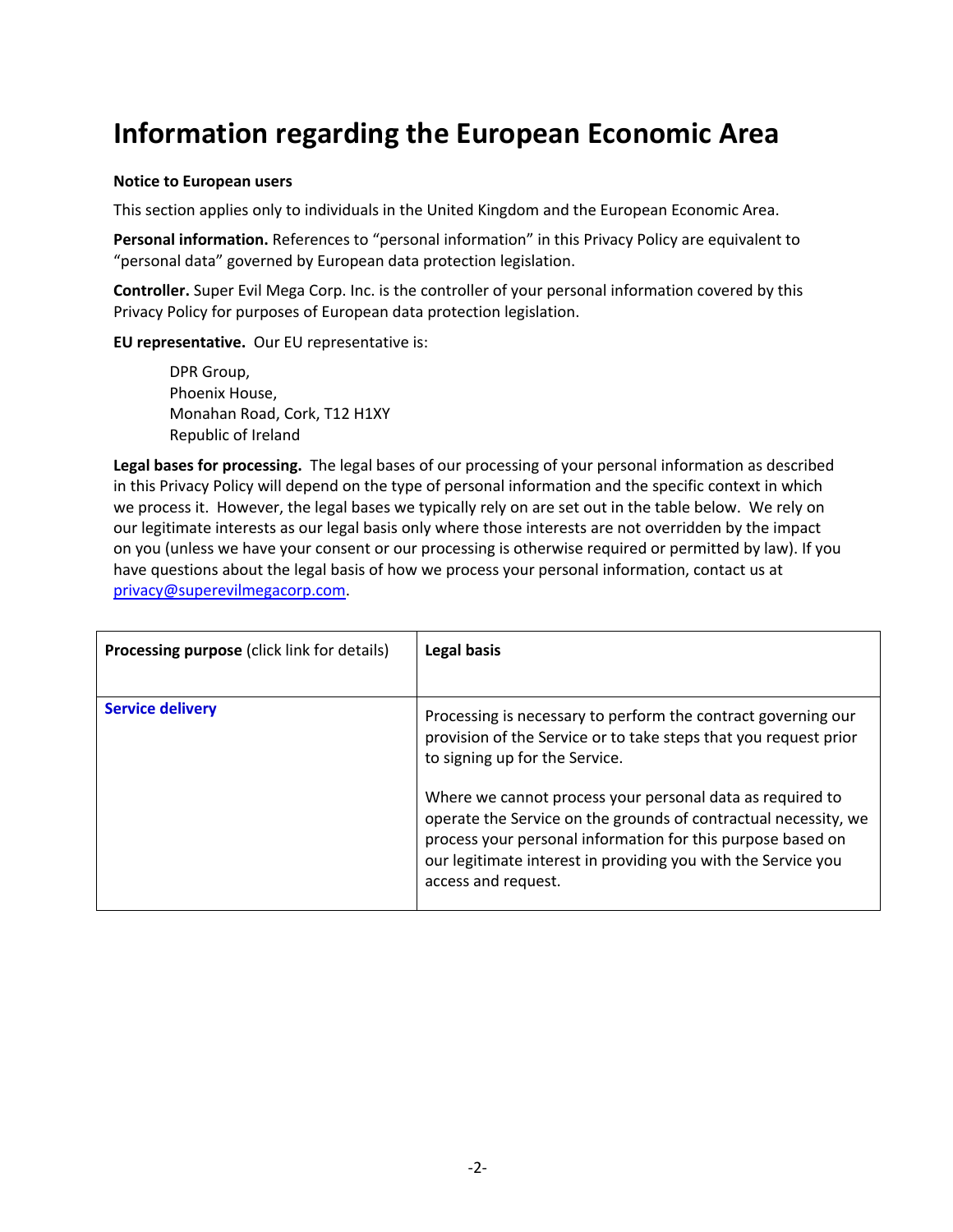| <b>Marketing and advertising</b>         | Processing is based on your consent where that consent is<br>required by applicable law.                                                                                         |  |
|------------------------------------------|----------------------------------------------------------------------------------------------------------------------------------------------------------------------------------|--|
|                                          | Where such consent is not required by applicable law, we<br>process your personal information for these purposes based on<br>our legitimate interests in promoting our business. |  |
| <b>Research and development</b>          | These activities constitute our legitimate interests.                                                                                                                            |  |
| <b>Compliance and protection</b>         |                                                                                                                                                                                  |  |
| <b>Compliance with legal obligations</b> | Processing is necessary to comply with our legal obligations.                                                                                                                    |  |
| Actions we take with your consent        | Processing is based on your consent. Where we rely on your<br>consent you have the right to withdraw it any time in the<br>manner indicated when you consent or in the Service.  |  |

**Use for new purposes.** We may use your personal information for reasons not described in this Privacy Policy where permitted by law and the reason is compatible with the purpose for which we collected it. If we need to use your personal information for an unrelated purpose, we will notify you and explain the applicable legal basis.

#### **Sensitive personal information**

We ask that you not provide us with any sensitive personal information (e.g., social security numbers, information related to racial or ethnic origin, political opinions, religion or other beliefs, biometrics or genetic characteristics, criminal background or trade union membership) through the Service or otherwise. If you do not consent to our processing and use of such sensitive personal information, you must not provide it to us.

#### **Retention**

We retain personal information where we have an ongoing legitimate business need to do so (for example, to provide you with a service you have requested; to comply with applicable legal, tax or accounting requirements; to establish or defend legal claims; or for fraud prevention). When we have no ongoing legitimate business need to process your personal information, we will either delete or anonymize it or, if this is not possible (for example, because your personal information has been stored in backup archives), then we will securely store your personal information and isolate it from any further processing until deletion is possible.

We generally retain the following information for the identified approximate time periods, which may change:

- Certain profile data such as your username Indefinite
- Purchase history Seven years
- Certain in-game data Two years
- Certain communications, such as chat logs Ninety days
- Certain online activity data, such as application logs Sixty days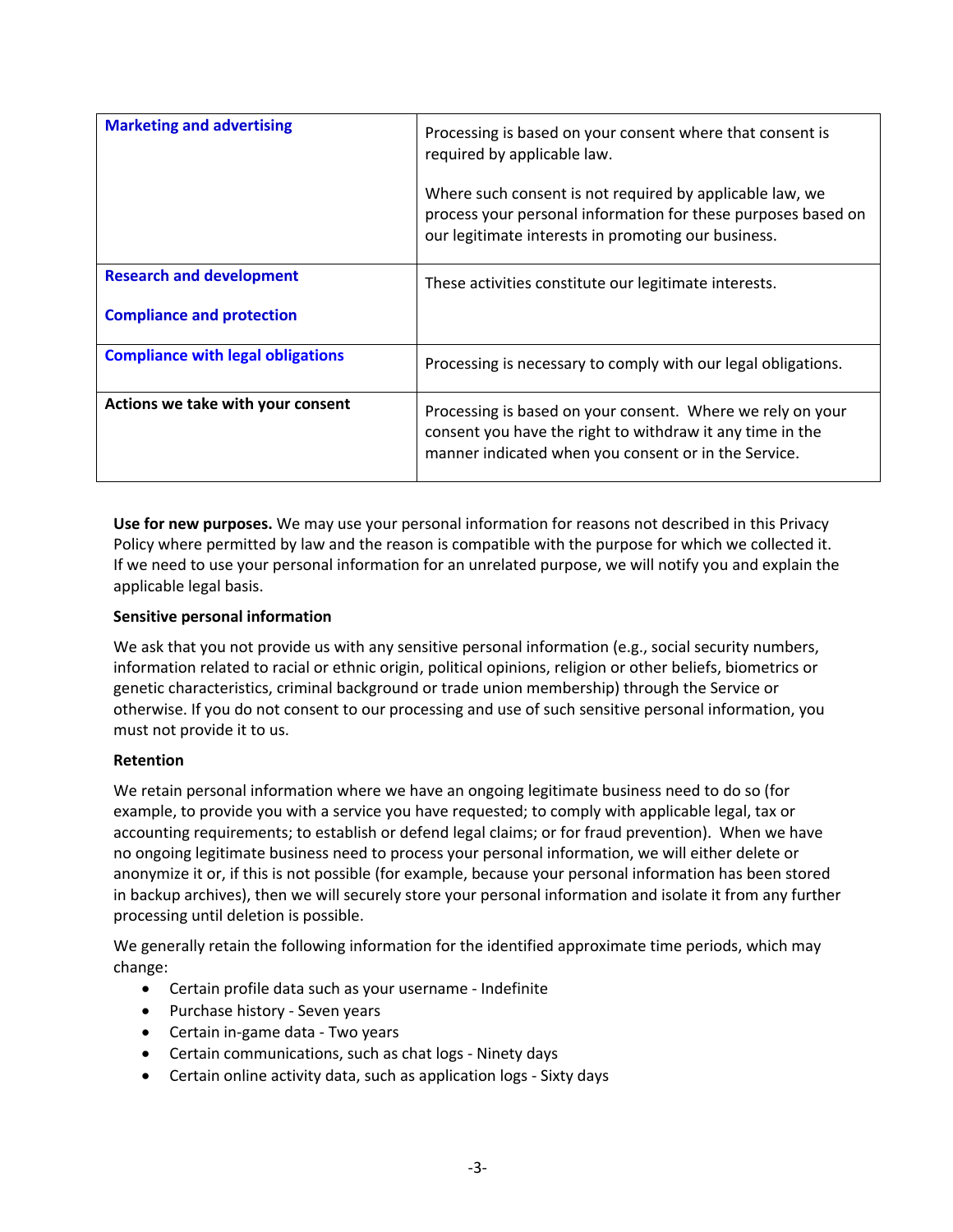#### **Your rights**

European data protection laws give you certain rights regarding your personal information. If you are located within the United Kingdom or European Economic Area, you may ask us to take the following actions in relation to your personal information that we hold:

- **Access.** Provide you with information about our processing of your personal information and give you access to your personal information.
- **Correct.** Update or correct inaccuracies in your personal information.
- **Delete.** Delete your personal information.
- **Transfer.** Transfer a machine-readable copy of your personal information to you or a third party of your choice.
- **Restrict.** Restrict the processing of your personal information.
- **Object.** Object to our reliance on our legitimate interests as the basis of our processing of your personal information that impacts your rights.

You may submit these requests by email to privacy@superevilmegacorp.com or our postal address provided above in the How to contact us section. We may request specific information from you to help us confirm your identity and process your request. Applicable law may require or permit us to decline your request. If we decline your request, we will tell you why, subject to legal restrictions. If you would like to submit a complaint about our use of your personal information or our response to your requests regarding your personal information, you may contact us or submit a complaint to the data protection regulator in your jurisdiction. You can find your data protection regulator here.

#### **Cross-Border Data Transfer**

If we transfer your personal information from the United Kingdom or European Economic Area to another country such that we are required to apply additional safeguards to your personal information under European data protection laws, we will do so. Please contact us for further information about any such transfers or the specific safeguards applied.

#### **Privacy Shield**

Super Evil complies with the requirements of the EU-U.S. Privacy Shield Framework, as set forth by the U.S. Department of Commerce, regarding the collection, use and retention of personal information from the European Union ("**EU**") and United Kingdom to the United States (collectively "**Privacy Shield**"). However, Super Evil does not rely on the Privacy Shield as a legal basis for transfers of personal data in light of the judgment of the Court of Justice of the EU in Case C-311/18.

Super Evil has certified to the Department of Commerce that it adheres to the Privacy Shield Principles. If third-party agents process personal information on our behalf in a manner inconsistent with the Privacy Shield Principles, we remain liable unless we prove we are not responsible for the event giving rise to the damage. If there is any conflict between the terms in this Privacy Policy and the Privacy Shield Principles, the Privacy Shield Principles shall govern. To learn more about the Privacy Shield program, and to view our certification, please visit https://www.privacyshield.gov.

In certain cases, we may be required to disclose personal information in response to lawful requests by public authorities, including to meet national security or law enforcement requirements. If you feel that we are not abiding by the terms of this Privacy Policy, or are not in compliance with the Privacy Shield Principles, please contact us or our EU representative. In addition, we have agreed to refer unresolved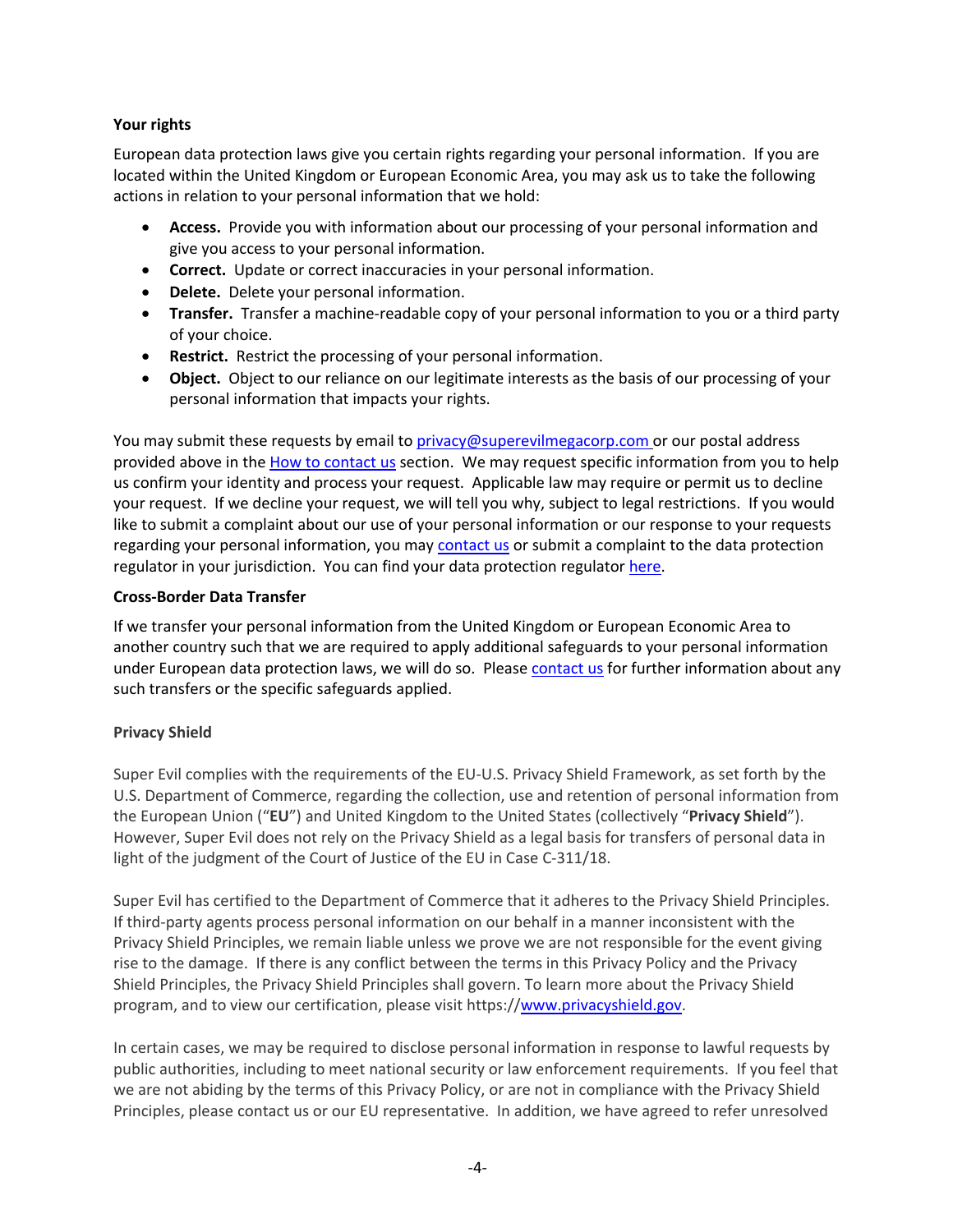Privacy Shield complaints to the JAMS Privacy Shield Dispute Resolution Program ("**JAMS**"), a dispute resolution provider which has locations in the United States and EU. If you do not receive timely acknowledgment of your complaint from us, or if we have not resolved your complaint, please visit JAMS at the following link for more information or to file a complaint: https://www.jamsadr.com/filean-eu-us-privacy-shield-or-safe-harbor-claim. The services of JAMS are provided at no cost to you. You may also have a right, under certain conditions described on the Privacy Shield website (https://www.privacyshield.gov/article?id=How-to-Submit-a-Complaint), to invoke binding arbitration under Privacy Shield. The United States Federal Trade Commission has jurisdiction over Super Evil's compliance with the Privacy Shield.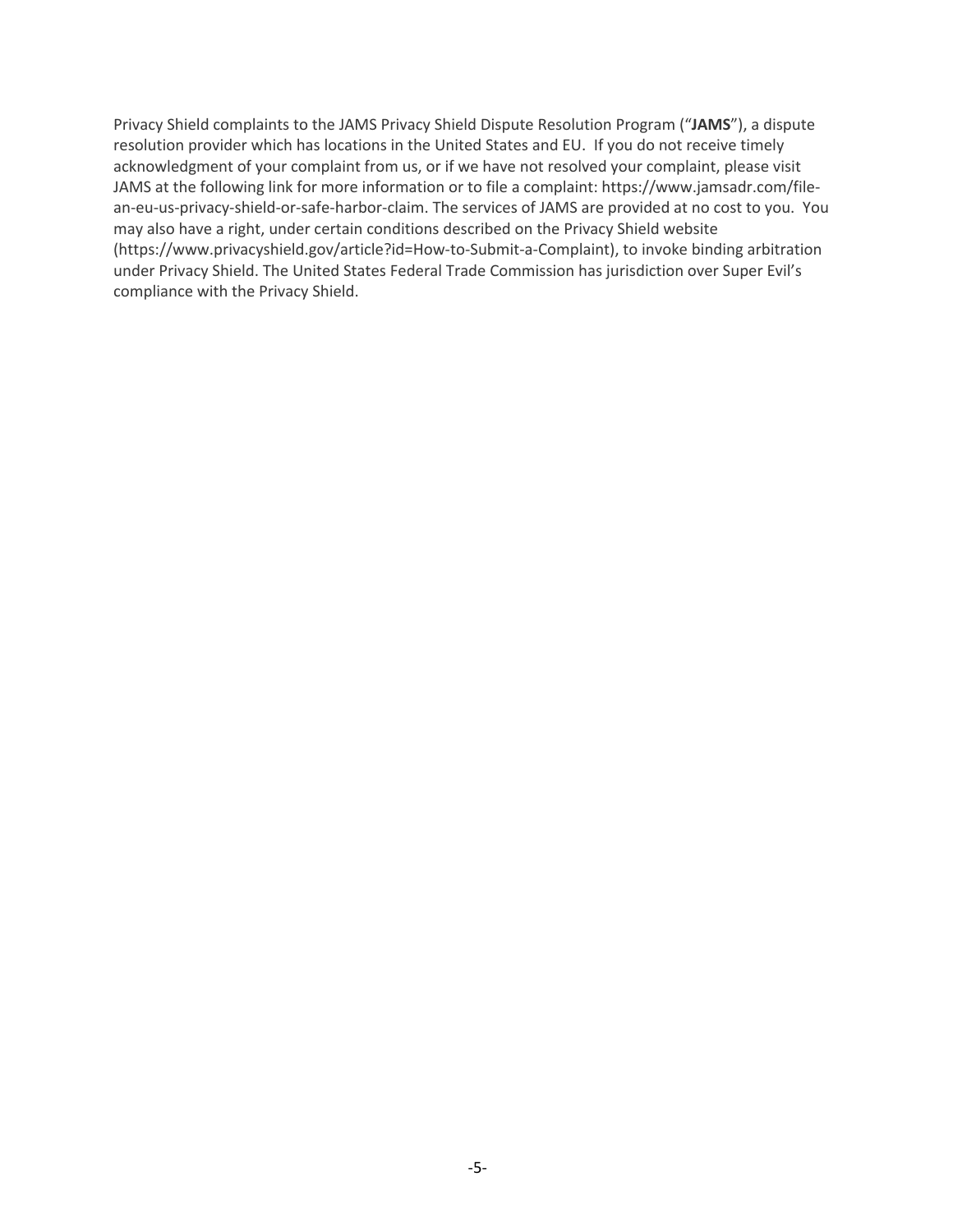# **Cookie Notice**

This Cookie Notice explains how Super Evil Mega Corp. Inc., ("**Super Evil**", "**we**", "**us**" or "**our**") uses cookies and similar technologies in connection with:

- the www.superevilmegacorp.com website and any other website that we own or control and to which this Cookie Notice is posted (collectively, the "**Sites**"); and
- our mobile game applications ("**App**").

#### **What are cookies?**

Cookies are small data files that are placed on your computer or mobile device when you visit a website. Cookies serve different purposes, like helping us understand how a site is being used, letting you navigate between pages efficiently, remembering your preferences and generally improving your browsing experience.

Our Sites may use both session cookies (which expire once you close your web browser) and persistent cookies (which stay on your computer or mobile device until you delete them).

We use two broad categories of cookies: (1) first party cookies, served directly by us, which we use to recognize your computer or mobile device when it revisits our Sites; and (2) third party cookies, which are served by service providers or business partners on our Sites, and can be used by these parties to recognize your computer or mobile device when it visits other websites. Third party cookies can be used for a variety of purposes, including site analytics, advertising and social media features.

#### **What types of cookies and similar technologies are used on your Sites and App?**

On the Sites, we use cookies and other tracking technologies in the following categories described in the table below.

| <b>Type</b> | <b>Description</b>                                                                                                                                                                                                                                                                                                                         | Who serves the cookies<br>(link to privacy policy/site) | How to control them                                                                                                                 |
|-------------|--------------------------------------------------------------------------------------------------------------------------------------------------------------------------------------------------------------------------------------------------------------------------------------------------------------------------------------------|---------------------------------------------------------|-------------------------------------------------------------------------------------------------------------------------------------|
| Advertising | These cookies are used<br>by advertising<br>companies to collect<br>information about how<br>you use our Sites and<br>other websites over<br>time. These<br>companies use this<br>information to show<br>you ads they believe<br>will be relevant to you<br>within our Service and<br>elsewhere, and to<br>measure how the ads<br>perform. | <b>Google Doubleclick</b><br>Facebook                   | You can opt-out of Google<br>Doubleclick cookies here.<br>You can opt-out of Facebook<br>cookies here.<br>See 'your choices' below. |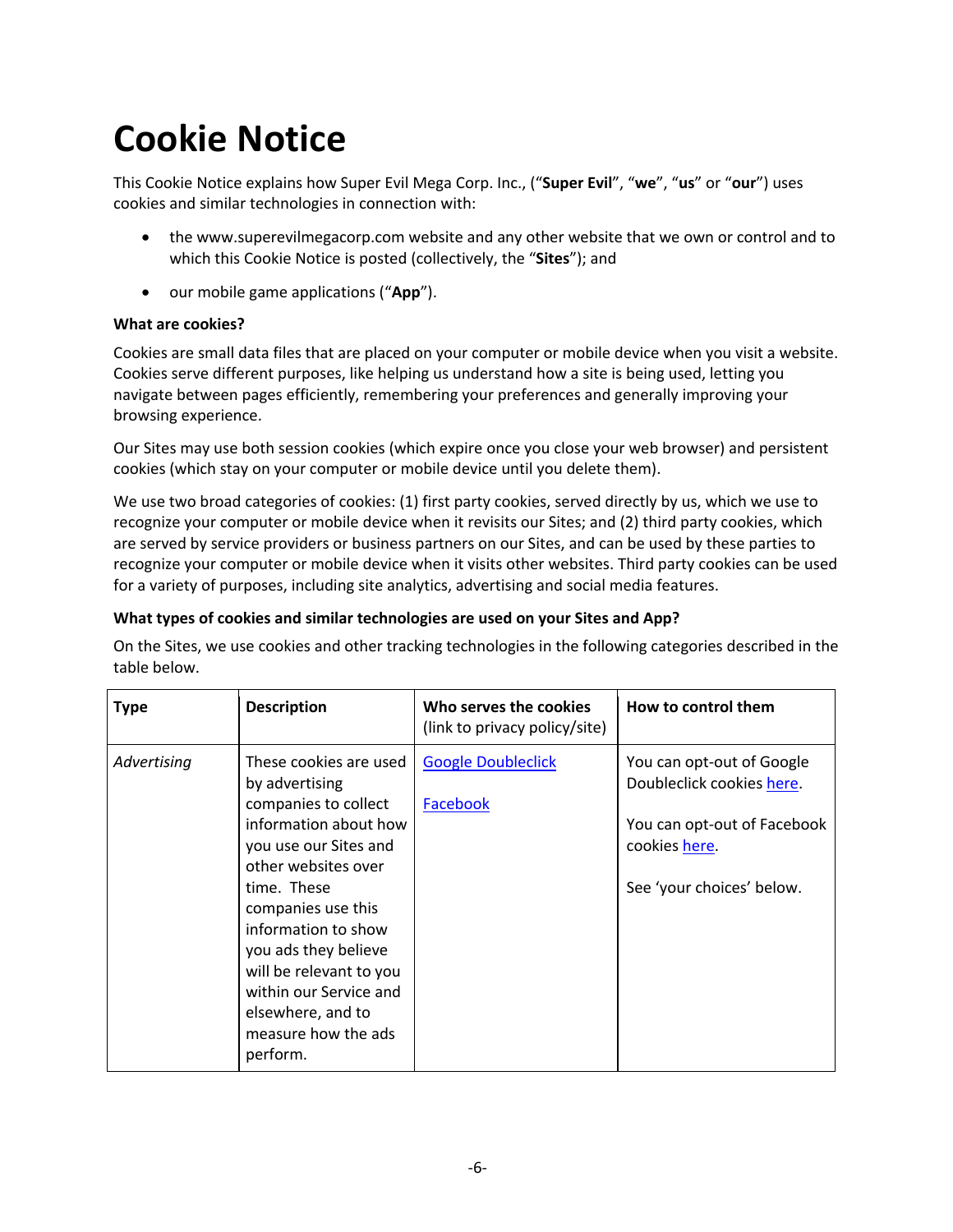| Analytics                      | These cookies help us<br>understand how our<br>Service is performing<br>and being used. These<br>cookies may work with<br>web beacons included<br>in emails we send to<br>track which emails are<br>opened and which<br>links are clicked by<br>recipients.                                 | <b>Google Analytics</b>                           | You can find out more<br>information about Google<br>Analytics cookies here and<br>about how Google protects<br>your data here. You can<br>prevent the use of Google<br>Analytics relating to your<br>use of our Sites by<br>downloading and installing a<br>browser plugin available<br>here.<br>See 'your choices' below. |
|--------------------------------|---------------------------------------------------------------------------------------------------------------------------------------------------------------------------------------------------------------------------------------------------------------------------------------------|---------------------------------------------------|-----------------------------------------------------------------------------------------------------------------------------------------------------------------------------------------------------------------------------------------------------------------------------------------------------------------------------|
| Essential                      | These cookies are<br>necessary to allow the<br>proper technical<br>operation of our Sites.                                                                                                                                                                                                  | <b>Adobe Typekit</b><br><b>Google Tag Manager</b> | See 'your choices' below.                                                                                                                                                                                                                                                                                                   |
| Functionality /<br>performance | These cookies enhance<br>the performance and<br>functionality of our<br>Service.                                                                                                                                                                                                            | N/A                                               | See 'your choices' below.                                                                                                                                                                                                                                                                                                   |
| Social                         | These cookies may<br>allow you to log into<br>the Sites or App<br>through your social<br>media account or<br>share content in our<br>sites that you find<br>interesting through<br>third party social<br>media providers. These<br>cookies may also be<br>used for advertising<br>purposes. | <b>Facebook Connect</b>                           | See 'your choices' below.                                                                                                                                                                                                                                                                                                   |

#### **Other technologies**

In addition to cookies, our Sites and emails may use other technologies to collect information. For example, we may use web beacons (which are also known as pixel tags and clear GIFs) on our Sites and in our HTML formatted emails to track the actions of users on our Sites and whether recipients of our marketing emails open or click links within them. Unlike cookies, which are stored on the hard drive of your computer or mobile device by a website, pixel tags are embedded invisibly on webpages or within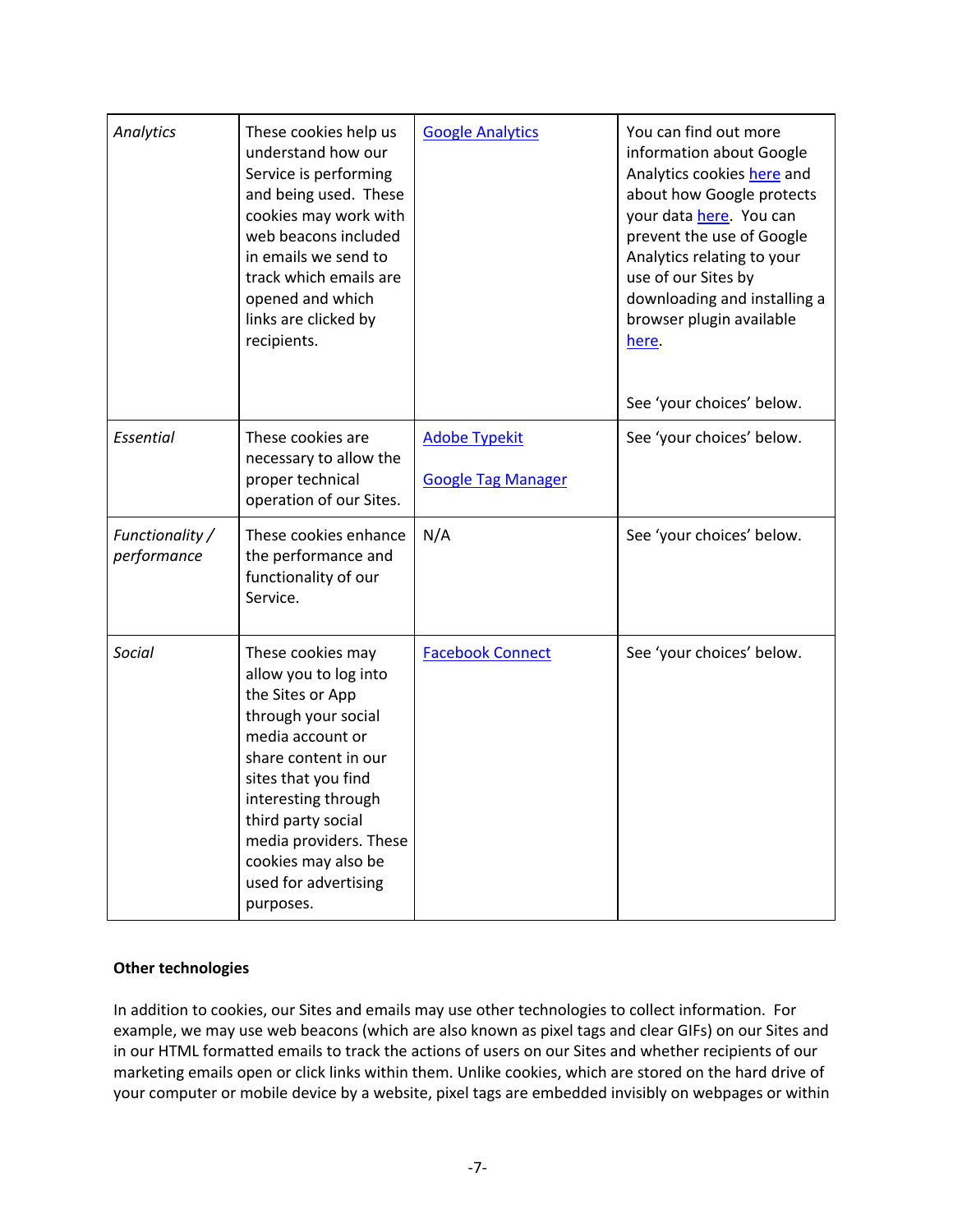HTML formatted emails. Pixel tags are used to demonstrate that a webpage was accessed or that certain content was viewed, typically to measure the success of our marketing campaigns or engagement with our emails (e.g., they may tell us whether you have opened an email, and/or forwarded it on to someone else) and to compile statistics about usage of the Sites, so that we can manage our content more effectively.

#### **Mobile application software development kits (SDKs)**

We may use third-party software development kits ("**SDKs**") in our mobile applications. A SDK is thirdparty computer code that may be used for a variety of purposes, including to provide us with analytics regarding the use of our mobile applications, to integrate with social media, add features or functionality to our app, or to facilitate online advertising. SDKs may enable third parties to collect information directly from our mobile app.

#### **Your choices**

Your options for controlling what information cookies and similar technologies collect about you include:

- **Blocking cookies in your browser.** Most browsers let you remove or reject cookies. To do this, follow the instructions in your browser settings. Many browsers accept cookies by default until you change your settings. Please note that if you set your browser to disable cookies, the Sites may not work properly. For more information about cookies, including how to see what cookies have been set on your device and how to manage and delete them, visit www.allaboutcookies.org. If you do not accept our cookies, you may experience some inconvenience in your use of our Sites. For example, we may not be able to recognize your computer or mobile device and you may need to log in every time you visit our Sites.
- **Third party opt-out option.** You can opt-out of interest-based advertising through some of the third parties listed in the chart above by using the corresponding third party opt-out tool provided in the chart.
- **Industry association opt-outs**. You may opt out of receiving interest-based advertising on websites through members of the Network Advertising Initiative by clicking here or the Digital Advertising Alliance by clicking here. You may opt out of receiving targeted advertising in mobile apps through participating members of the Digital Advertising Alliance by installing the AppChoices mobile app, available here, and selecting the user's choices. Please note that we also may work with companies that offer their own opt-out mechanisms and may not participate in the opt-out mechanisms linked above.
- **Blocking advertising ID use in your mobile settings**. Your mobile device settings may provide functionality to limit use of the advertising ID associated with your mobile device for interestbased advertising purposes.

#### **California "Do Not Sell My Info" Notice**

Like many companies, we use services that help deliver interest-based ads to you, such as the services associated with the advertising cookies listed above. Our use of these services may constitute a "sale" of your Personal Information for purposes of the CCPA because the advertising partners that provide the services because collect information from our users (e.g., the device data and online activity data